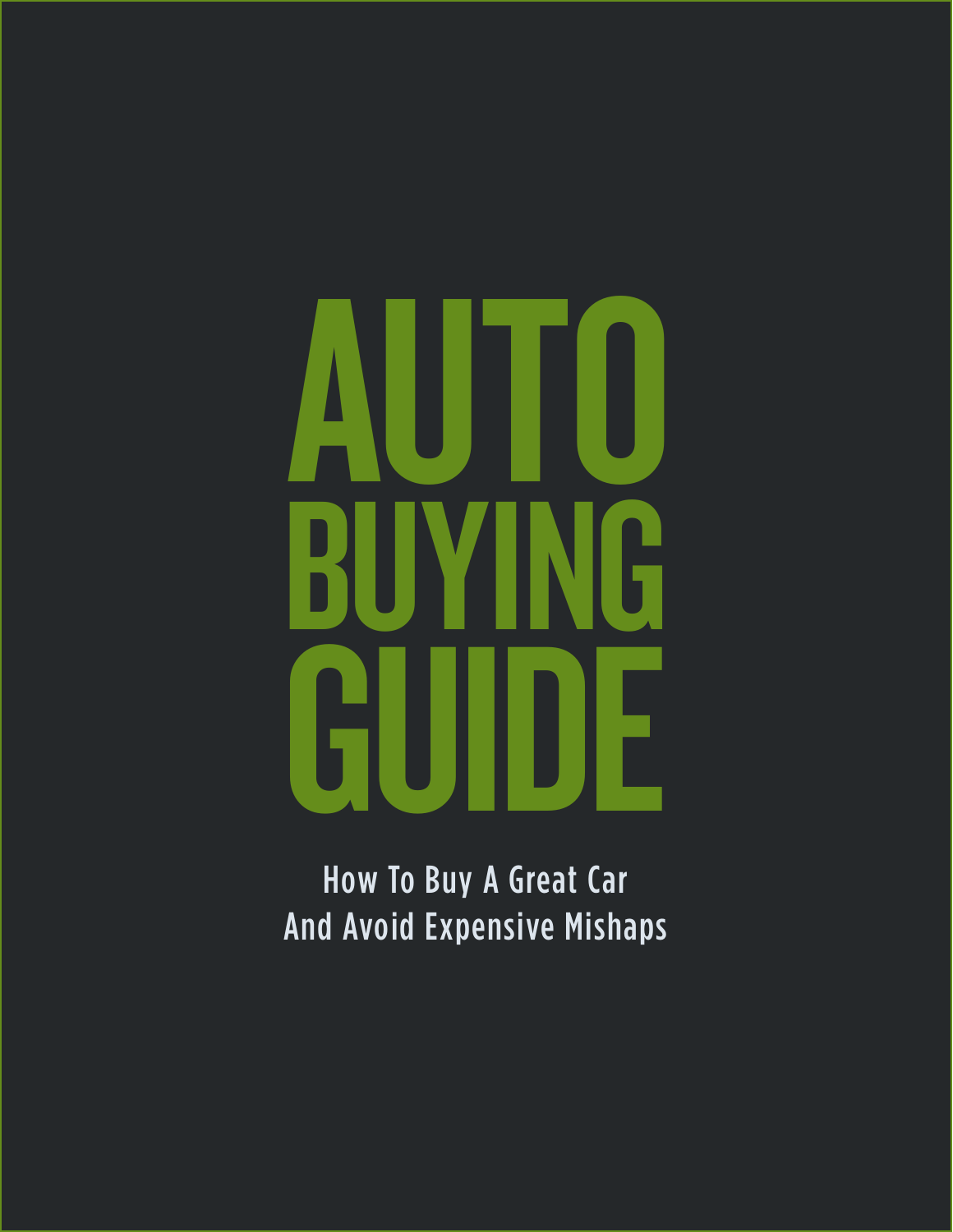# HOW DO YOU KNOW WHEN IT'S TIME TO BUY A NEW OR NEW-TO-YOU CAR?

For some, the very idea of buying a new car is the epitome of purgatory. Others salivate when they think of the proverbial 'new car smell.'

No matter which end of the spectrum you find yourself, this guide offers tips to get you through it.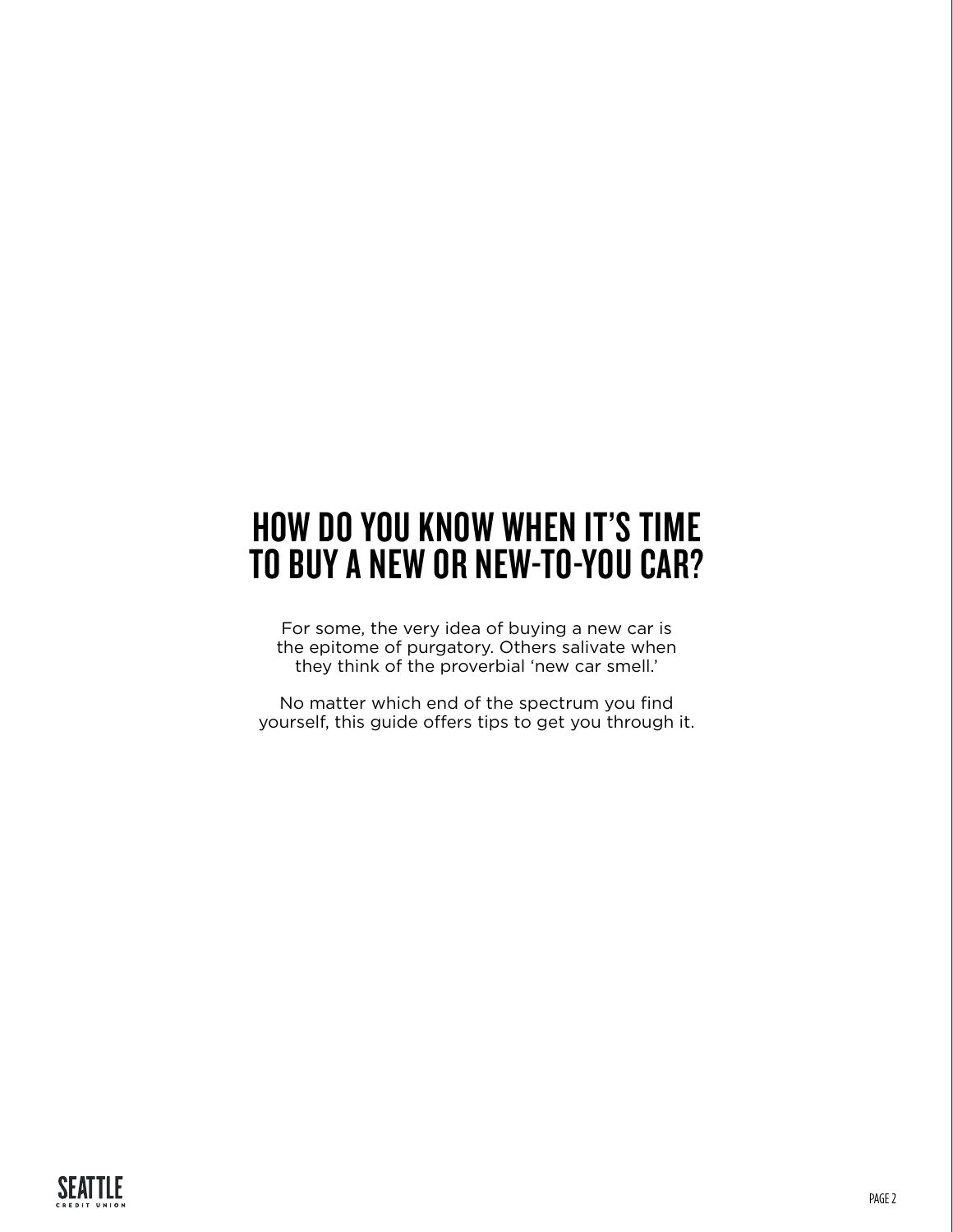HOW DO I KNOW WHAT TO BUY? **1**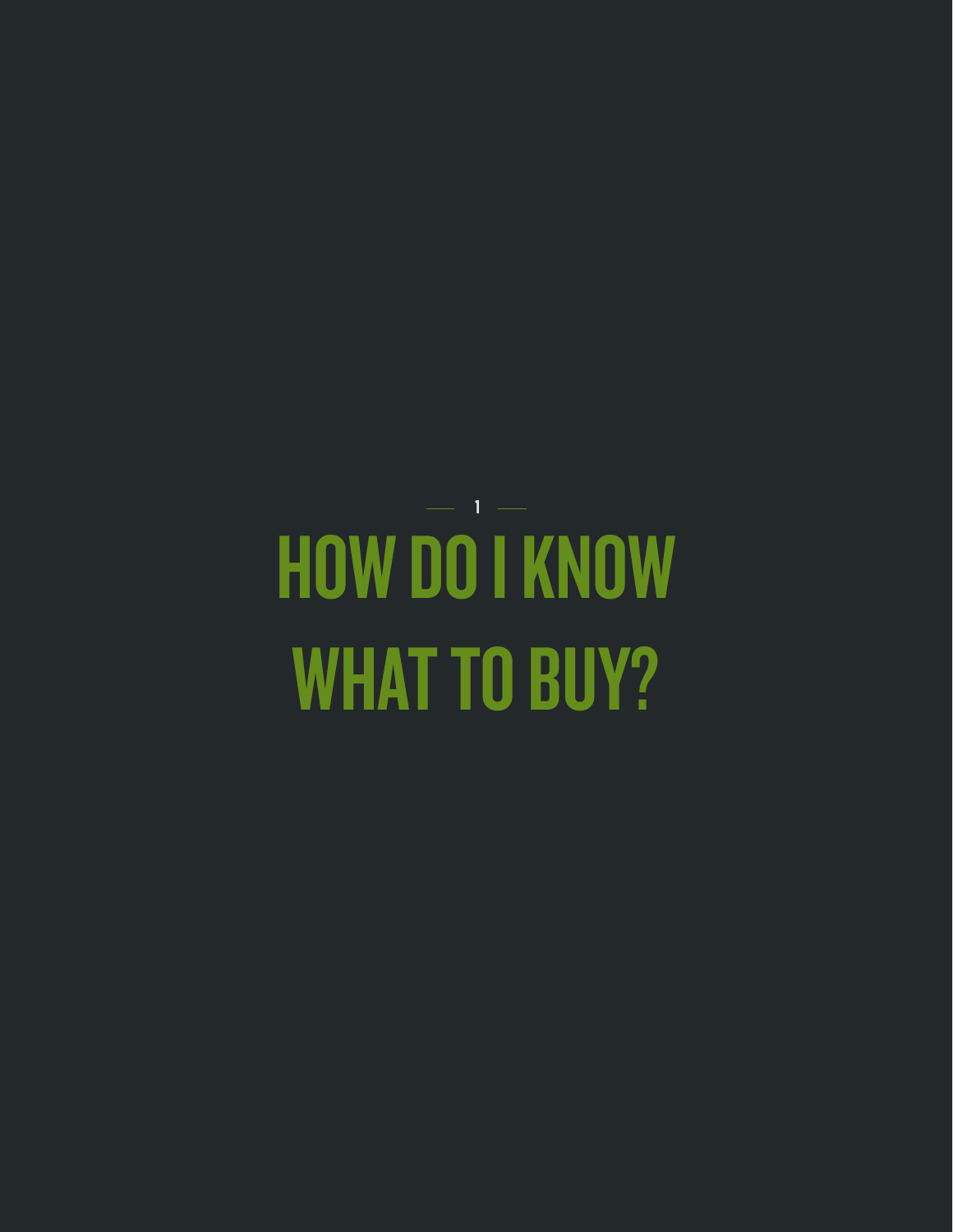# KNOW WHAT YOU WANT

For many, a car is an emotional purchase. And while we may not admit it, cars reflect how we see ourselves: financially well-off, concerned about our planetary footprint, looking for adventure, practical. It may be enough to have a reliable vehicle to get to work and back, or for those raising a family, maybe it's time to trade in the super-sweet sports car for an SUV or minivan.

# **CONSUMER REPORTS** tells all about car buying. Find car ratings by clicking **HERE**.



**Brand loyalty is real.** That said, brands aren't always consistent and some years are better than others for certain makes and models. Car & Driver or Consumer Reports are relatively fail-safe resources for comparing years within the same brand, as well as brands that are similar.

**Comparison shop online** to potentially save time and money. Know your top three-tofive vehicles — make, model and year, as well as the base price and extra costs.

### **Have a good idea of your must-have features** — power windows, heated seats, cruise control, Bluetooth, air conditioning — many of these are standard, even for some bare-bones cars and trucks, but you'll want to make sure before making your purchase.

### **Know the extras you're willing to pay for** back-up or reverse cameras, leather seats, built-in navigation if they're not included. Sometimes, those 'extras' are worth paying for, adding to your resale value when it's time for that next new car. It's a good idea to check online or ask your credit union auto

loan specialist what's worth it and what isn't.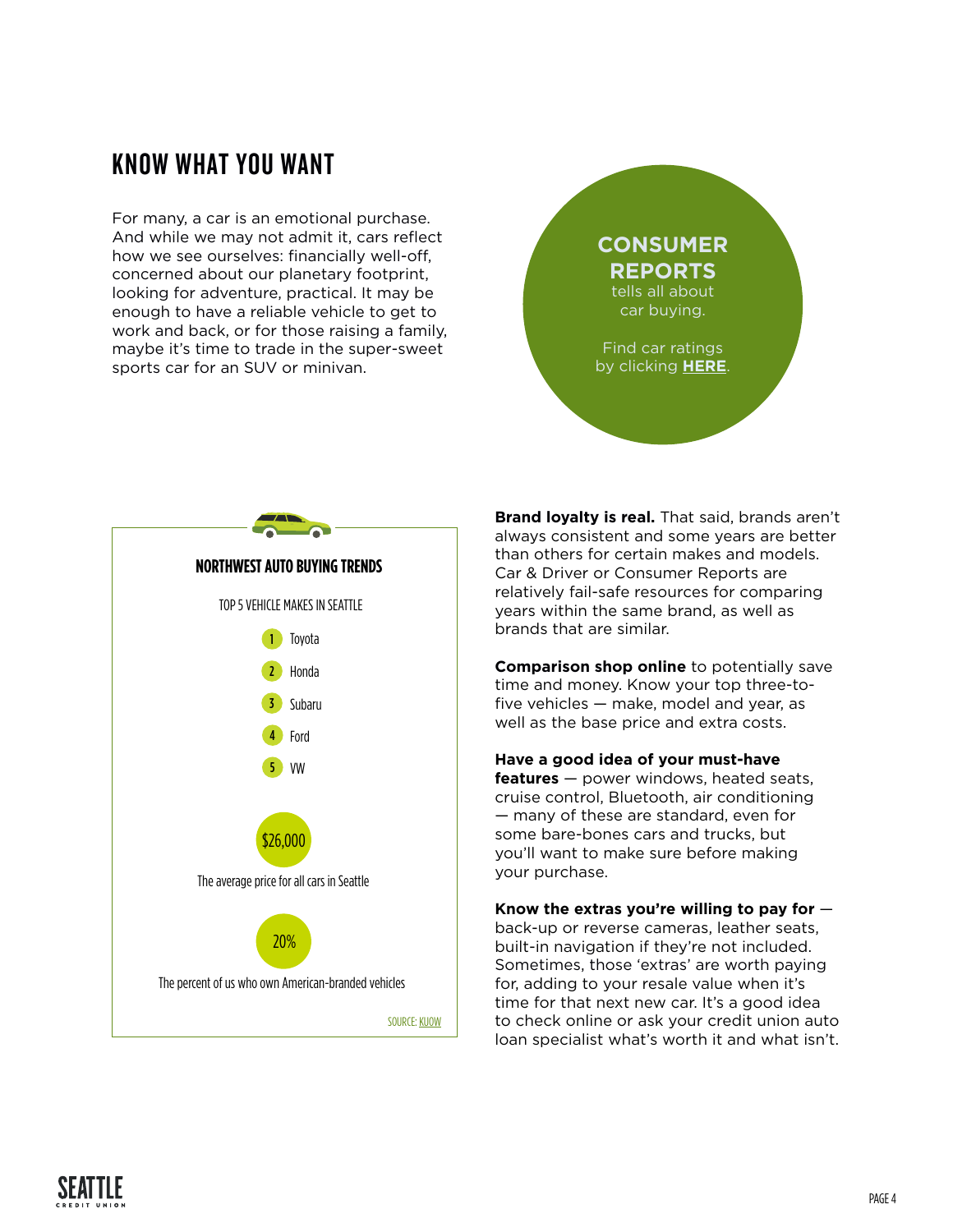

Unless you're buying vintage, most vehicles come with standardized safety features — front airbags, anti-lock brakes (ABS), traction control — the list of what's included continues to grow. You may, however, pay extra for side airbags, reverse cameras, emergency response systems, emergency brake assist, blind spot detection, or night vision technology.

Depending on the type of driving you do and where you do it, these may be worth considering.

Check the crash test rating from the **Insurance Institute for Highway Safety**, as well as the **Consumer Reports Guide to Car Reliability.** 

# NEW, USED, OR "CERTIFIED PRE-OWNED"?

There are different schools of thought about which is better, new or used. We've all heard that most **new** cars depreciate about 10% as soon as they leave the dealership. But they also come with reasonable assurance that by following recommended maintenance schedules, they'll run perfectly for years to come.

If you're **buying used** and you've found your car, get a CarFax report, either from the dealer or online. Dealers should be able to provide you with service and repair records. They're required to disclose whether or not a car's engine has been rebuilt, but you may have to ask. Dealers should also have the car title; if the car just came in on trade, they may not have it yet, but it's their responsibility to get it.



Always look at the life of a vehicle, and the total cost of ownership. **Above all, your new car is about how it makes you feel.**

**Certified pre-owned** is either a dealer or manufacturer guarantee of quality (be sure you know who's certifying), offering more certainty about the car's condition. Most certified vehicles are no more than five years old, have no more than 75,000 miles, and had a single owner for at least a year. They're subject to extensive inspections prior to certification, and usually come with limited warranties.

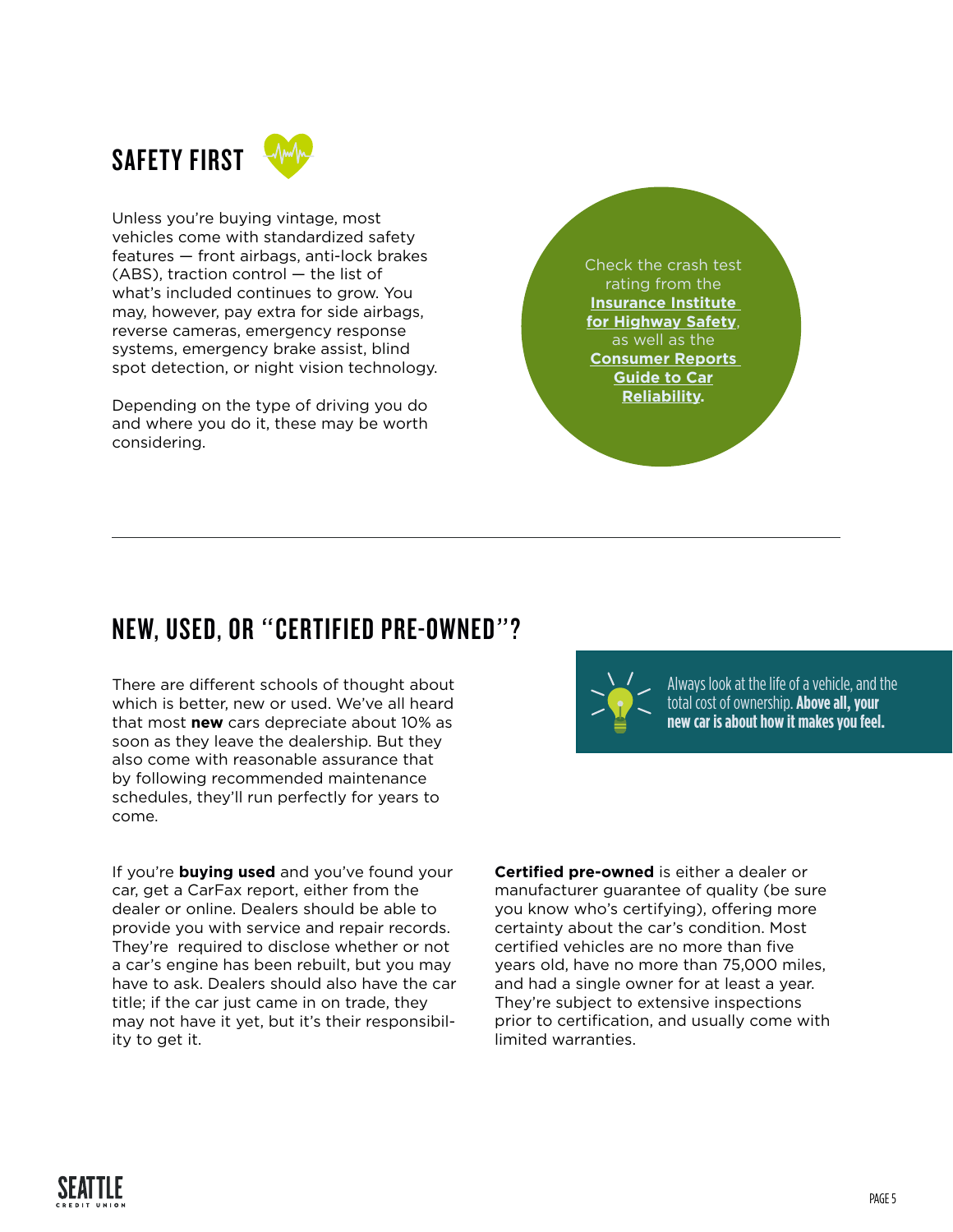# GO FAST, OR SAVE GAS?

The **powertrain**  $-$  the size and type of your engine and transmission — propels your car forward, while the drivetrain - front-wheel, rear-wheel, four-wheel, or all-wheel drive – determines how your car drives in different conditions.

## **Front-wheel drive (FWD)**

Better traction in wet or slippery conditions, efficient gas mileage.

### **Rear-wheel drive (RWD)**

Fast acceleration but worse handling at high-speeds, typically heavier than frontwheel drive, less fuel-efficient.

### **All-wheel drive (AWD)**

Always on, provides good traction in most conditions and can be used at all speeds; not a substitute for an off-road vehicle on backroads.

### **Four-wheel drive (4WD)**

Excellent traction in rain, snow, mud, and dirt; a good bet if you're doing a lot of offroad driving. Found most often on trucks, 4WD usually has multiple settings, can be turned on and off, and isn't designed to be used at higher speeds.

An **automatic transmission** powers the majority of new vehicles today. A **manual transmission** for those who like to drive them can save some maintenance costs Also, because so few of us know how to drive a stick shift now, they're considered to be somewhat theft-proof.



### **Engine and fuel types matter.**

Gas prices fluctuate, and engine size is part of the equation when assessing gas mileage. Lower horsepower and fewer cylinders make for better fuel economy but might not have as much get-up-

and-go. **Diesel fuel** can offer better mileage but gets a bad rap environmentally (unless you run biodiesel and like the smell of French fries). **Electric, hybrid and plug-in hybrids** are more expensive and research suggests the economic benefits don't kick in until you've had the vehicle for seven years, but fueling up is easier than ever – charging stations around the country have increased in both rural and urban areas. That, and you're likely to qualify for a government tax credit\*, rebates, or perks that vary by state (like HOV access). With an electric car, you will want to make sure that its trip range matches the distances you usually drive.



\*Consult with your tax advisor.

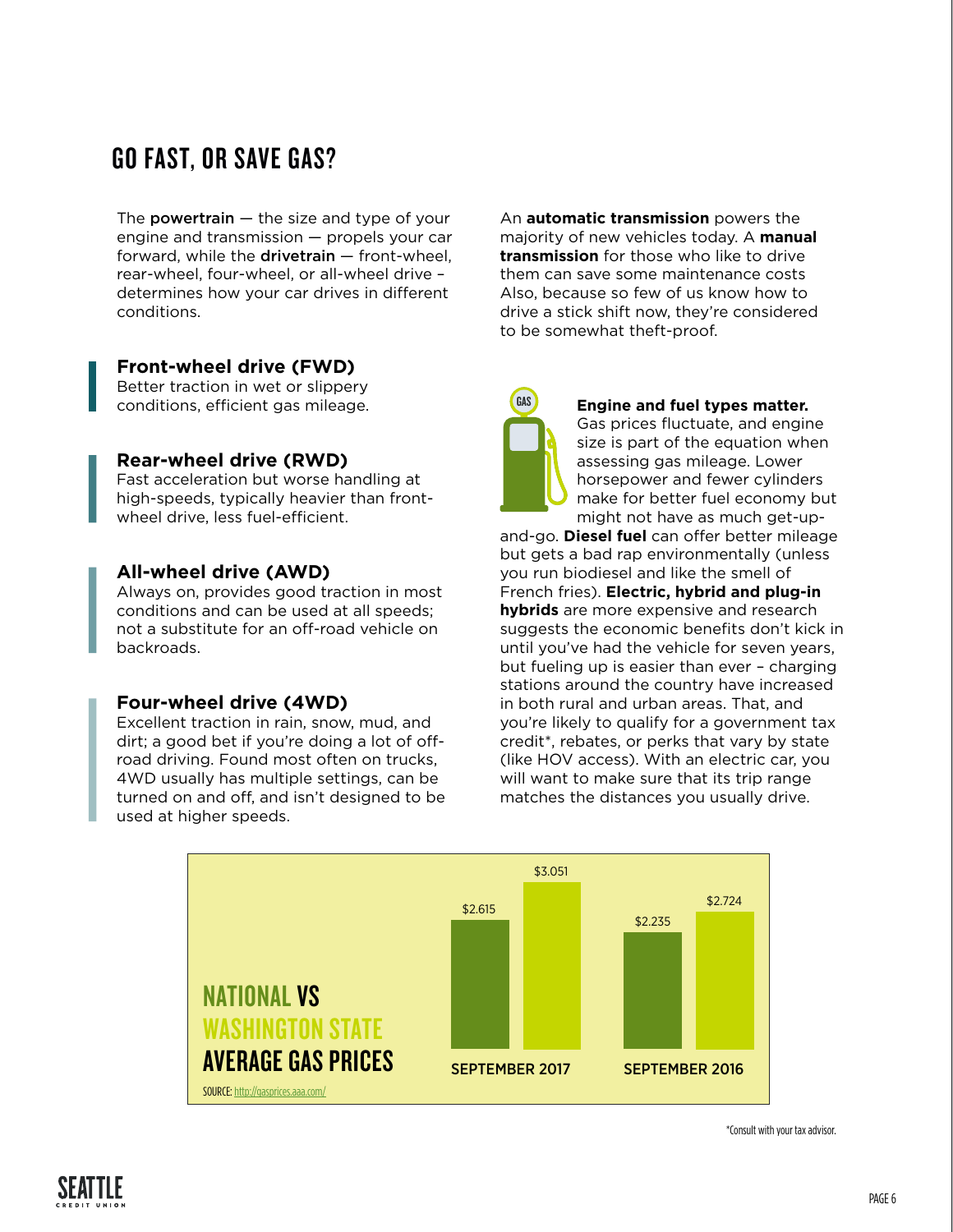WHEN AND HOW TO BUY YOUR CAR **2**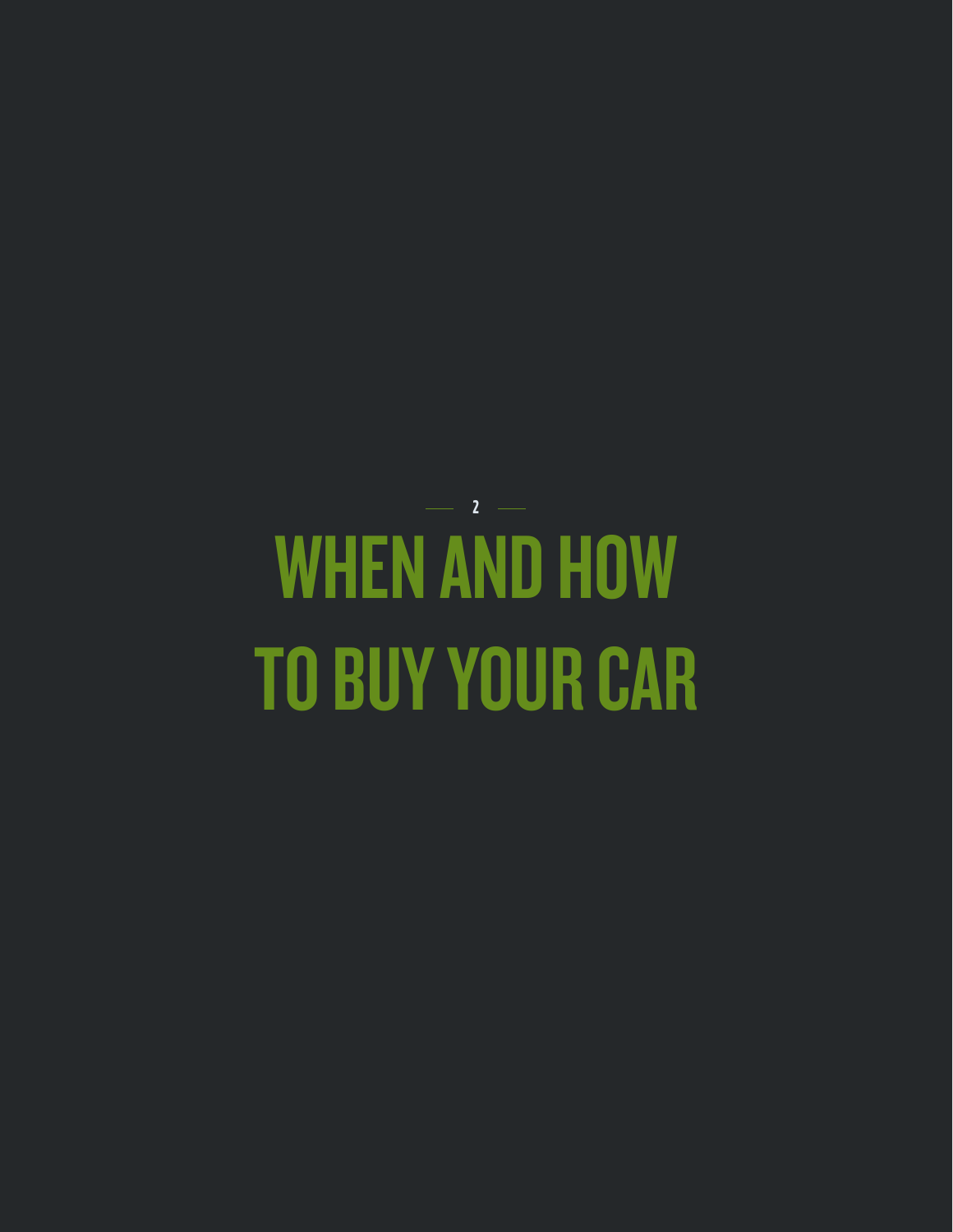# BEST TIME TO BUY

Bankrate says the best time to buy a car is before you need one.

A dealer will tell you every day is the best day to buy a car.

**There's some truth in both.**

Research shows most car owners keep their vehicles between five and 10 years.



Buying before you need one takes the stress out of decision making and you can wait for good deals, while a Labor Day deal may be possible any day of the year if you know how to ask. That said, negotiations may be quicker and easier on key dates, like Black Friday or major holidays. Weekdays, when the dealership isn't busy, may also work to your advantage. Dealers have month-tomonth and year-end quotas, so it's always possible to negotiate a good price.

**If buying new is important but so is saving** 

**money,** buying the previous year's model, or close-out, may be a good option. Dealers are eager to move last year's models when the next year's models start arriving, usually late summer or early fall.

# SET A BUDGET



Because buying decisions are typically 80% emotion and just 20% logic, even the practical among us can get suckered in, so set your budget once you've done your homework. Sometimes it's not what you can afford, but what you're willing to spend. Knowing what you can afford makes you more resilient to dealer persuasion and keeps you from tapping into your food budget with your monthly payments. Getting insurance quotes up front, as well as assessing licensing fees for your desired vehicle, will help you stick to your budget. Insurance rates vary by car value, age of driver, and where you live and work.

# **Check out our auto calculator HERE!**

Purchase price, insurance, and fees are your biggest expenses, but also consider what you're willing to spend on fuel costs, as well as maintenance and repairs. Know how reliable your vehicle is expected to be, and estimate ongoing maintenance and repair costs.



**Start with creating a spreadsheet** so you can compare purchase costs, interest rates, annual fuel costs and insurance. This helps to visualize the ongoing cost of ownership.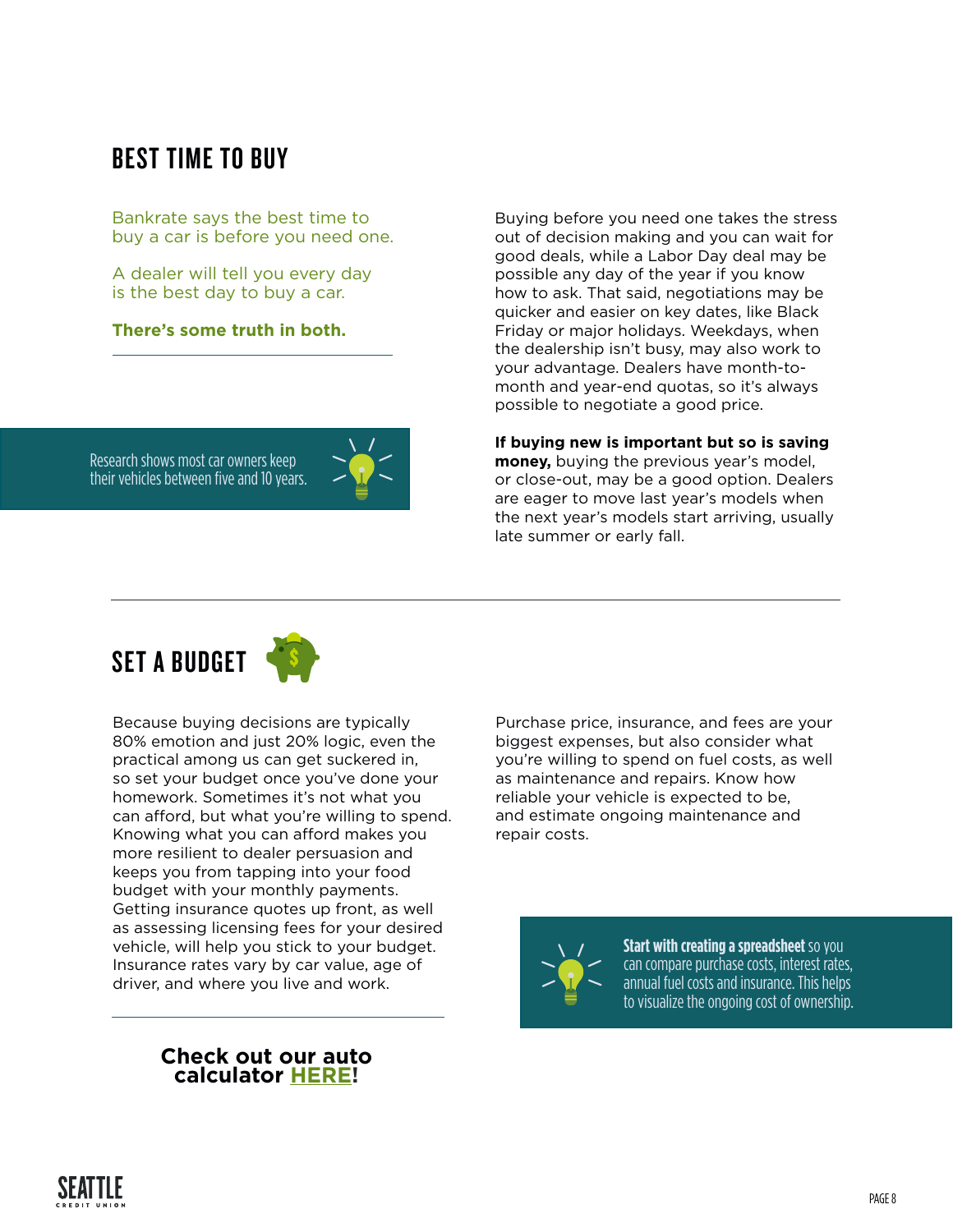# GETTING A LOAN: PRE-APPROVED OR DEALER FINANCED



Financing through a dealer might seem easy, but getting a pre-approval from your lender often comes with other benefits, like greater negotiating power. They can also offer their professional insight on how your current debt ratio affects your payments, and help you.



- Determine your ideal down payment based on your monthly budget. They can also help you assess the trade-in value of your current vehicle and how that can offset some of your costs. Traditionally, 20% was the down payment sweet spot, but the actual amount most car buyers lay down is closer to 10%. The best down payment is the one you can afford, that also makes your payments affordable.
- Evaluate the 'extras' you need, like extended warranties and GAP insurance. Dealers often charge twice what a credit union charges for GAP insurance – what you'll pay if your car is totaled in an accident and what you owe is more than what the insurance company says it's worth.
- Obtain a purchase order for an agreed-upon price so that you're not tempted to purchase extras you don't want or that cost more through the dealer.



If you're **buying from a dealer**, the sticker price is the suggested price and lists all the extras included, but unlike grocery store items, this price is negotiable. Online research can tell you what the dealer paid for the car and how long it's been on the lot (you can also ask the dealer for this), and you should start your negotiation a little above this amount.

If you're **buying used**, there are online guides to assess a car's value, features, and benefits: Edmunds, Kelly Blue Book, or the NADA guide, which is used by most credit unions.



**Not into negotiating?** You can bypass the whole process by purchasing online then picking up your new car right at the dealership.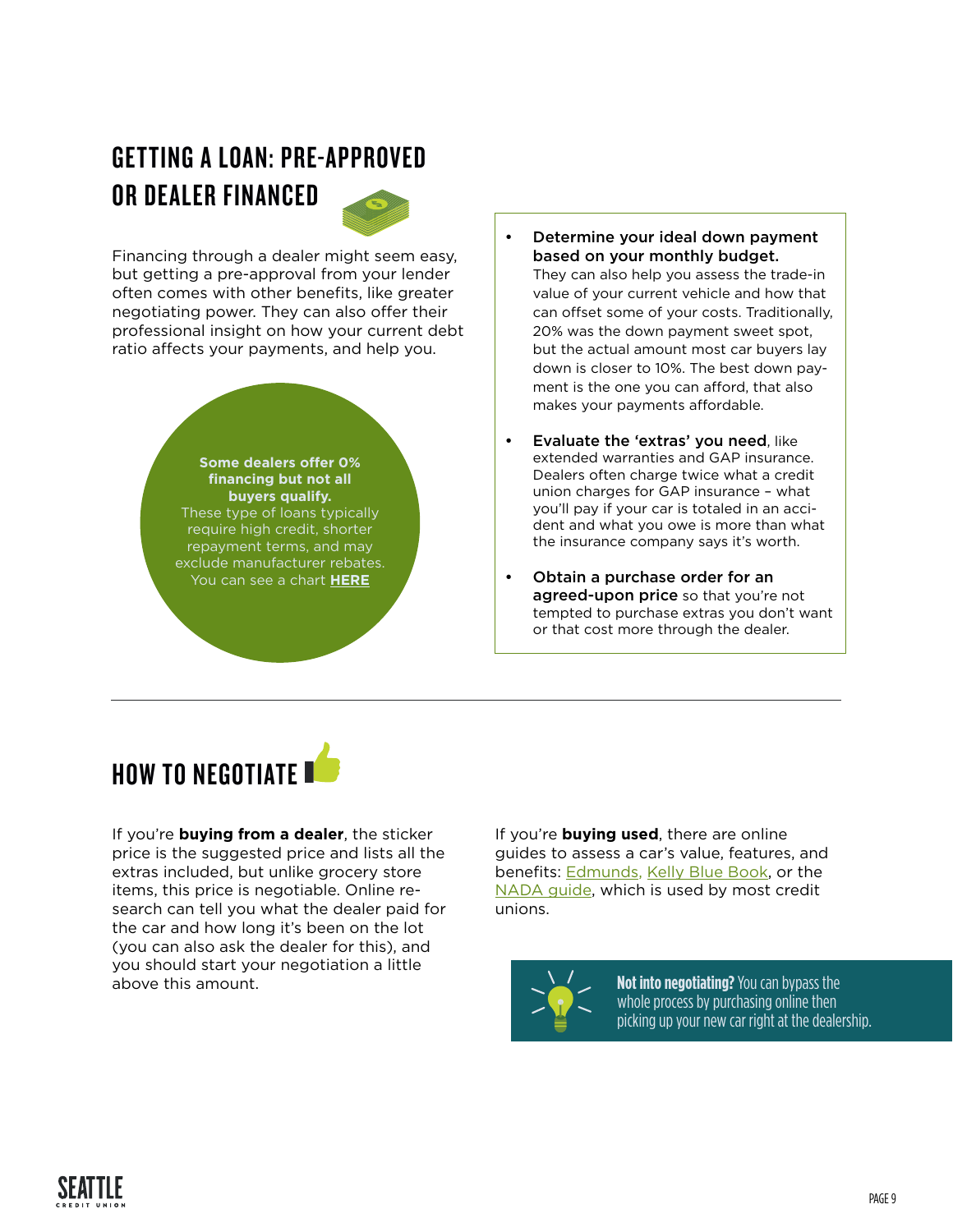# NO HAGGLE BUYING SERVICES

If you can't stomach the idea of negotiating with a dealer, buying services may save you time, money, and headaches. At the very least, they work with trusted dealerships, so you're less likely to encounter a shady deal. These are particularly helpful if you're buying a new car with a lot of inventory. As with any other service, be aware of 'upselling' products and services you don't need and don't want.

### **AutoSMART**<sup>1</sup>

You know what you want, and you've negotiated your price online; this ad-free site lets you apply for a pre-approved loan before visiting the dealership. You can browse the make and model you're interested in at seattlecu.com/autosmart.

### **Costco**<sup>2</sup>

They promise low, pre-arranged prices for members, in addition to manufacturer incentives; their website includes manufacturer's suggested price as well as what the dealer paid.

# **Rental Agencies**

Car rental agencies buy millions of vehicles each year, and sell the top five percent at the end of that year, which means an almost new car at a greatly reduced price.

1 AutoSMART services are provided by Credit Union Direct Lending and is not affiliated with Seattle Credit Union. Dealer fees may apply. 2 Costco is not affilated with Seattle Credit Union.

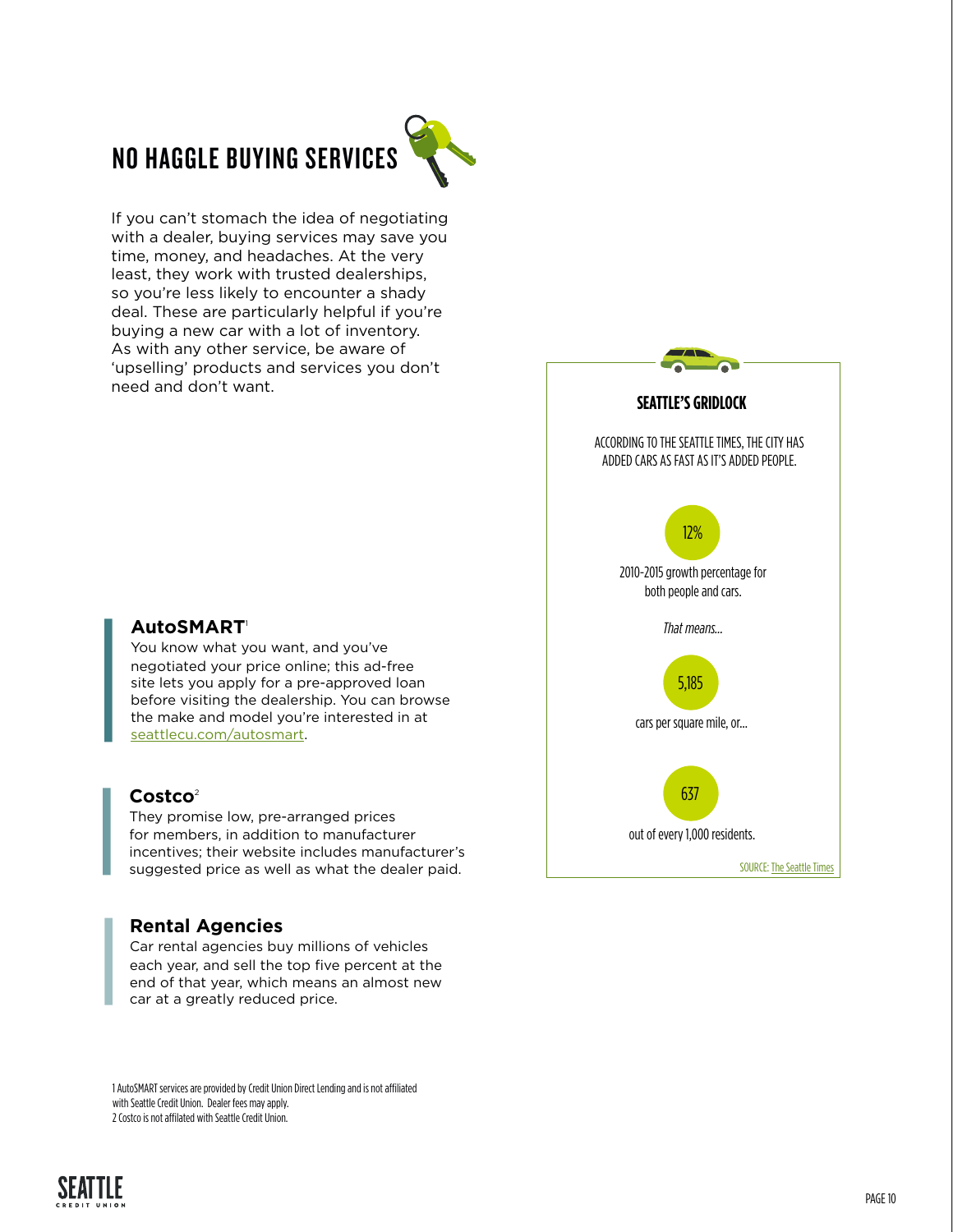# DRIVING & DEALING **3**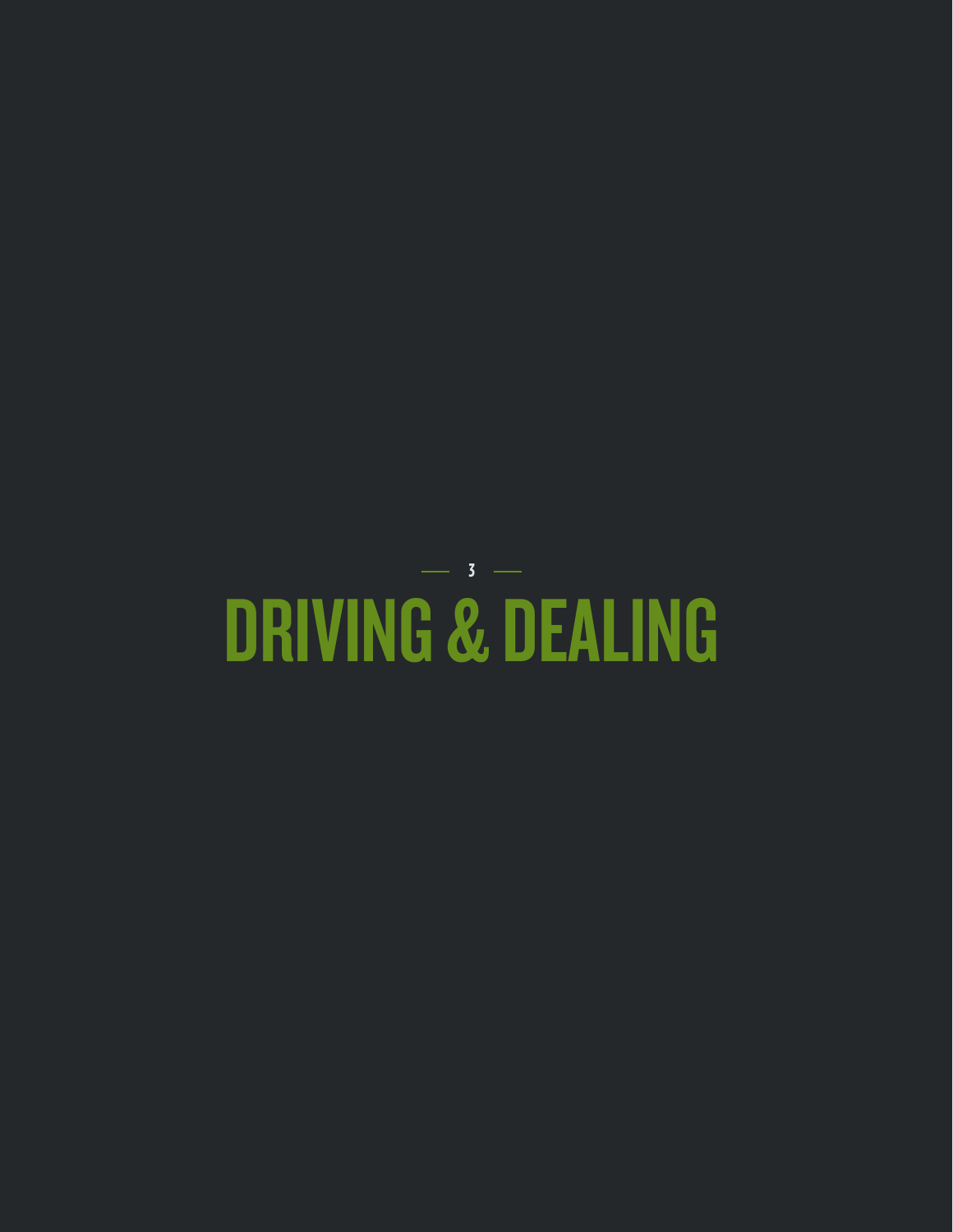# TIME FOR A TEST DRIVE



When you know what you want and what you can afford, head to a dealer and find your ride. **Before the test drive**, have the dealer walk you through and test all the components and features, and be sure you're happy with the aesthetics: interior and exterior colors, seating type, storage capacity, and quality of the electronics and sound system.

### **A test drive is not an obligation to buy**.

Even if you're sure you've found the one, it's a good idea to leave and return later to give yourself some objective distance before finalizing a deal. Get contact information from the salesperson and come back in an hour or 24.

## WHAT TO LOOK FOR DURING A TEST DRIVE:

COMFORT: leg and head room, lumbar support, getting in and out, ease of reach for controls and pedals.

HANDLING: acceleration, shifting (automatic or manual), steering, turning, parking, stopping/ braking, on hills, highway, arterial & residential streets, and in traffic, over bumps, and rough road.

VISIBILITY: blind spots, window ratio, cameras.

SOUND: listen for road, wind, and engine noise, as well as any type of rattle, squeal or squeak.

# DEALING WITH DEALERS



**Walk away if the price is too high;**  they want the sale more than you.

### **You've got the power.**

But that's easy to forget when you're in a dealer's grip. They'll try to keep you on the lot for as long as possible until you make a purchase. They may offer you a "buy now" price they say they won't be able to meet later.

> You can often find **lower prices through a dealership's online sales** department. Online sales rely on volume rather than individual sales markups.

# TIPS FROM A FORMER CAR SALESMAN:

• Get their contact information, and let them know you'll be in touch.

- Visit two or three dealers, and be sure they know you're considering your options.
- If you've already done your homework online and know what you're willing to pay based on what you found, state it.
- If you're considering trading in your car as all or part of your down payment, don't share that information until you've agreed on a purchase price.

• Negotiate your price online, then visit the dealer to sign paperwork and pick up your purchase. Internet sales are less intimidating and can give you more negotiating power.

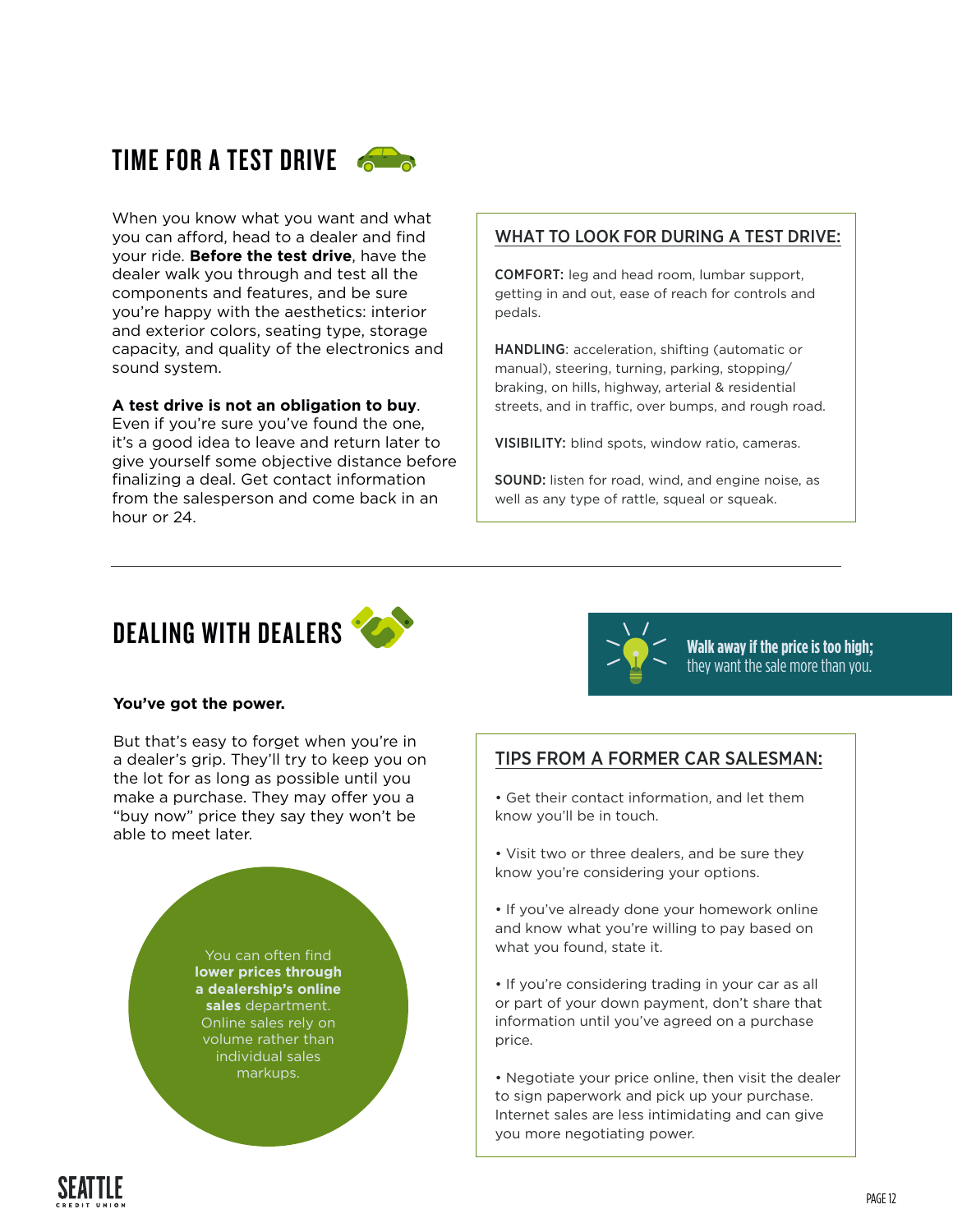